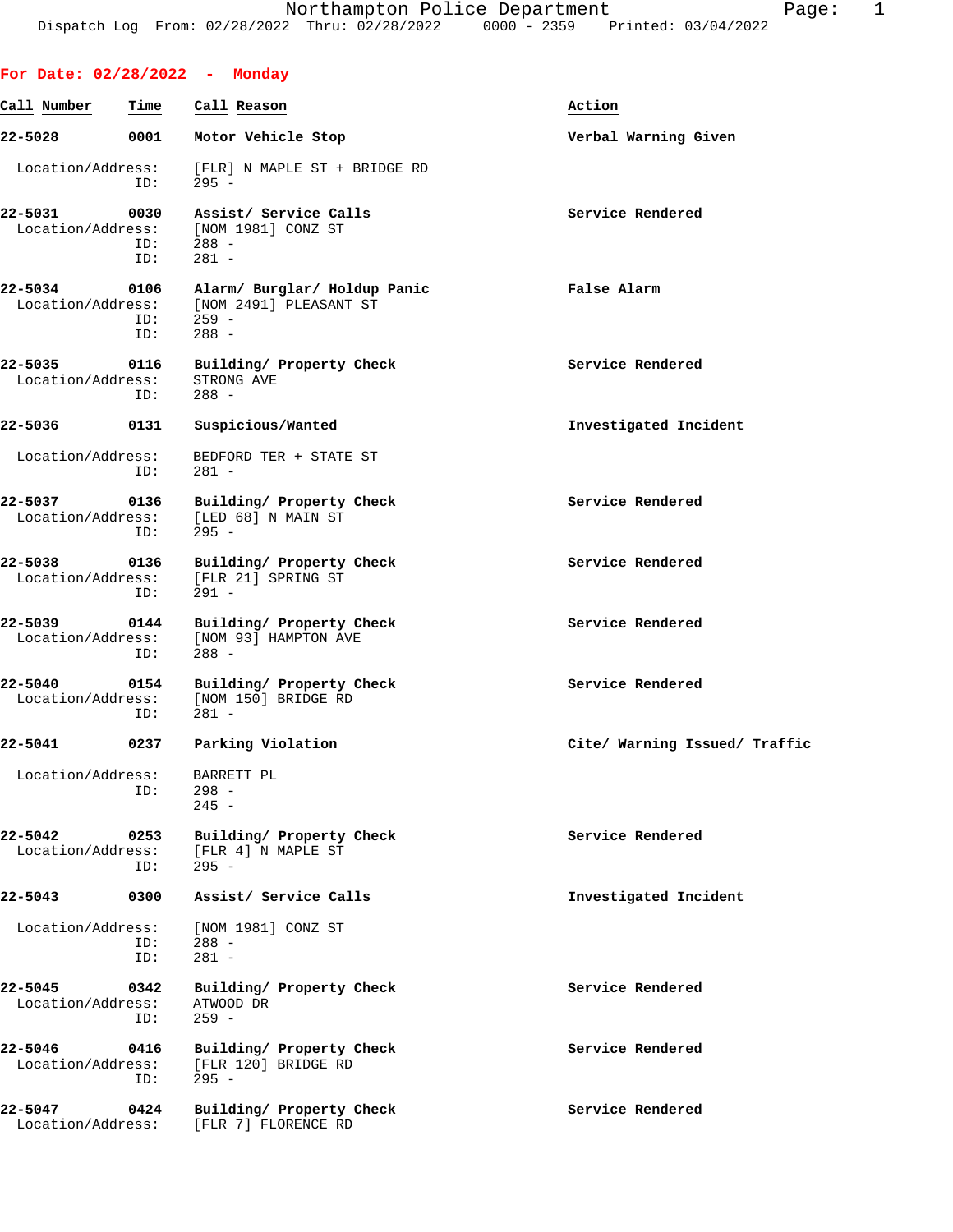|                                              |                    | Northampton Police Department<br>Dispatch Log From: 02/28/2022 Thru: 02/28/2022 0000 - 2359 Printed: 03/04/2022 | 2<br>Page:                    |
|----------------------------------------------|--------------------|-----------------------------------------------------------------------------------------------------------------|-------------------------------|
|                                              | ID:                | $291 -$                                                                                                         |                               |
|                                              |                    |                                                                                                                 |                               |
| 22-5048<br>Location/Address:                 | 0428<br>ID:        | Building/ Property Check<br>MAYNARD RD<br>$253 -$                                                               | Service Rendered              |
| 22-5050<br>Location/Address:                 | 0530<br>ID:        | Building/ Property Check<br>[NOM 24] LOCUST ST<br>$291 -$                                                       | Service Rendered              |
| 22-5051<br>Vicinity of:                      | 0550<br>ID:        | Traffic Enforcement/ Radar<br>[NOM 185] N KING ST<br>$281 -$                                                    | Service Rendered              |
| 22-5052                                      | 0620               | Traffic Accident                                                                                                | Cite/ Warning Issued/ Traffic |
| Location/Address:<br>Fire Unit:<br>EMS Unit: | ID:<br>ID:<br>ID:  | BRIDGE ST + DAY AVE<br>259 -<br>$281 -$<br>$288 -$<br>El-Pumper-Engine 1<br>A04-Fire Ambulance                  |                               |
| Refer To Accident:<br>22-5054                | 0643               | $22 - 85 - AC$<br>Suspicious/Wanted                                                                             | Area Search Negative          |
| Location/Address:                            | ID:<br>ID:         | [NOM 8] OLD SOUTH ST<br>$191 -$<br>$262 -$                                                                      |                               |
| 22-5058                                      | 0759               | Traffic Accident                                                                                                | Investigated Incident         |
| Location/Address:                            | ID:                | [FLR] PINE ST + MAPLE ST<br>$261 -$                                                                             |                               |
| 22-5062                                      | 0828               | Motor Vehicle Stop                                                                                              | Cite/ Warning Issued/ Traffic |
| Location/Address:                            | ID:                | BRIDGE ST + FAIR ST<br>$262 -$                                                                                  |                               |
| 22-5070<br>Location/Address:                 | 1119               | Assault*<br>[NOM 188] CENTER ST<br>ID: 263 -<br>Refer To Incident: 22-353-OF                                    | Report Done                   |
| 22-5073<br>Location/Address:                 | 1225<br>ID:<br>ID: | Trespassing/ Unwanted Guest<br>[NOM 1986] BRIDGE RD<br>$197 -$<br>$191 -$                                       | Service Rendered              |
|                                              | ID:                | $262 -$                                                                                                         |                               |
| Location/Address: PARK AVE                   | ID:                | 22-5074 1233 Assist/ Service Calls<br>299 -                                                                     | Report Done                   |
|                                              |                    | Refer To Incident: 22-354-OF                                                                                    |                               |
|                                              |                    | 22-5075 1239 Public Service, Check Welfare                                                                      | Area Search Negative          |
| Location/Address:                            | ID:<br>ID:         | [NOM 15] BRIDGE ST<br>$191 -$<br>$262 -$                                                                        |                               |
| 22-5076<br>Location/Address:                 | 1249<br>ID:        | Animal<br>[AMH 2] MULLINS WAY<br>$427 -$                                                                        | Service Rendered              |
| 22-5078                                      | 1312               | Public Service, Check Welfare                                                                                   | Area Search Negative          |
| Location/Address:                            | ID:<br>ID:         | [NOM 1976] MUSANTE DR<br>197 -<br>$COR01 -$                                                                     |                               |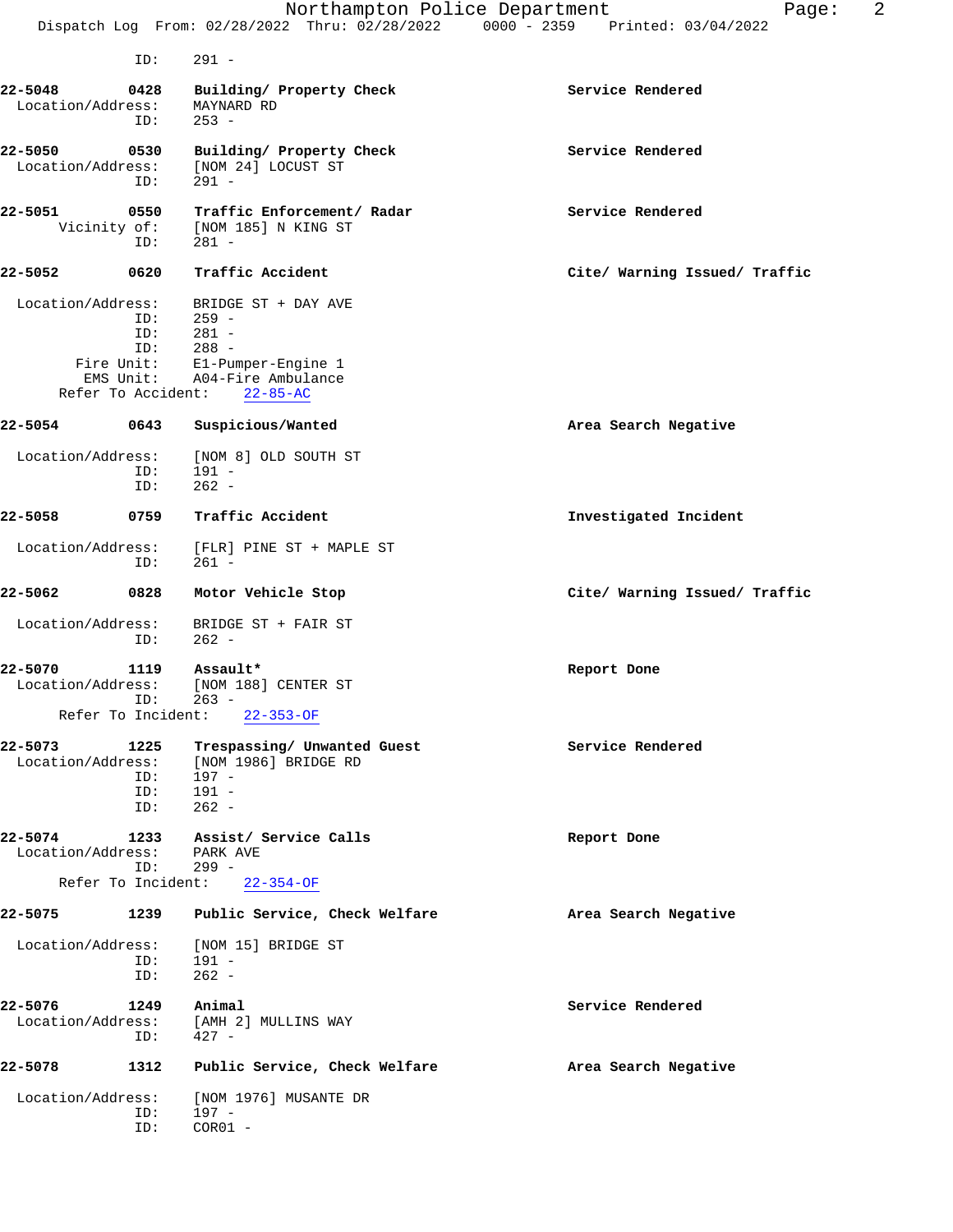|                              |                                              | EMS Unit: A01-Fire Ambulance                                                                   |                          |
|------------------------------|----------------------------------------------|------------------------------------------------------------------------------------------------|--------------------------|
| 22-5081                      | 1410                                         | Warrant Service                                                                                | Arrest Male 18yrs & Over |
| Location/Address:            | ID:<br>ID:<br>ID:<br>ID:<br>Refer To Arrest: | ATWOOD DR + MT TOM RD<br>197 -<br>$197 -$<br>$262 -$<br>$277 -$<br>$22 - 78 - AR$              |                          |
|                              |                                              |                                                                                                |                          |
| 22-5082<br>Location/Address: | 1445<br>ID:                                  | Public Service<br>[NOM 188] CENTER ST<br>$261 -$                                               | Service Rendered         |
| 22-5084                      | 1542                                         | Traffic, Complaint/Hazard                                                                      | Area Search Negative     |
| Location/Address:            | ID:                                          | [NOM 67] LOCUST ST<br>$277 -$                                                                  |                          |
| 22-5085                      | 1549<br>ID:                                  | Traffic Accident<br>Vicinity of: [OTH] 91 NORTH BOUND<br>$248 -$                               | Service Rendered         |
| 22-5086                      | 1612                                         | Suspicious/Wanted                                                                              | Investigated Incident    |
| Location/Address:            | ID:<br>ID:<br>ID:                            | [NOM 2713] PLEASANT ST<br>$248 -$<br>$242 -$<br>$210 -$                                        |                          |
| 22-5087<br>Location/Address: | 1618<br>ID:                                  | Damage/ Vandalism<br>[LED 35] RIVER RD<br>$287 -$                                              | Report Done              |
| Refer To Incident:           |                                              | $22 - 356 - OF$                                                                                |                          |
| 22-5088<br>Location/Address: | 1620<br>ID:                                  | Traffic Accident<br>[NOM 148] KING ST<br>$277 -$                                               | Report Done              |
| Refer To Incident:           |                                              | $22 - 357 - OF$                                                                                |                          |
| 22–5099                      | 1911                                         | Public Service, Check Welfare                                                                  | Investigated Incident    |
| Location/Address:            | ID:<br>ID:                                   | [NOM 9] FRUIT ST<br>$242 -$<br>$298 -$<br>$245 -$                                              |                          |
| 22-5100<br>Location/Address: | 1913<br>ID:                                  | Property, Lost/Found<br>[NOM 188] CENTER ST<br>$120 -$                                         | Report Done              |
| Refer To Incident:           |                                              | $22 - 359 - OF$                                                                                |                          |
| 22-5102                      | 1949<br>ID:                                  | Traffic Enforcement/ Radar<br>Location/Address: [FLR] PINE ST + MAPLE ST<br>$298 -$<br>$245 -$ | Service Rendered         |
| 22-5103                      | 2018<br>ID:                                  | Public Service, Check Welfare<br>Location/Address: [NOM 67] LOCUST ST<br>$298 -$<br>$245 -$    | Service Rendered         |
| 22-5105<br>Location/Address: | 2030<br>ID:<br>ID:                           | Alarm/ Burglar/ Holdup Panic<br>[NOM 398] STATE ST<br>$210 -$<br>$248 -$                       | False Alarm              |
| 22-5106                      | 2050                                         | Warrant Service                                                                                | Arrest Male 18yrs & Over |
|                              |                                              | Location/Address: [NOM 845] MAIN ST                                                            |                          |